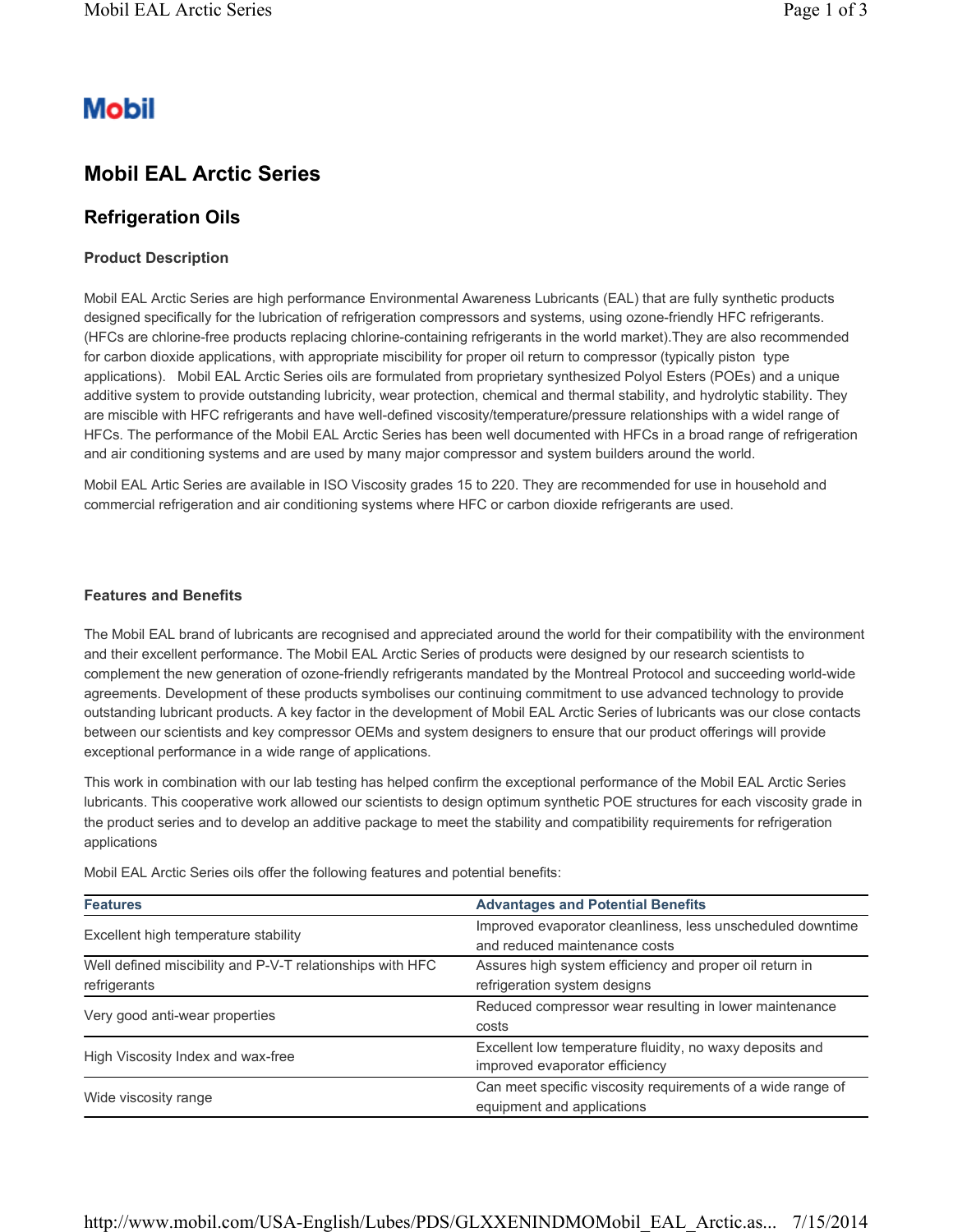### **Applications**

Application considerations: Mobil EAL Arctic Series oils are hygroscopic and care must be taken to avoid moisture absorption during handling. Packages should be tightly closed when not in use, and small packaging preferred. Product should not be transferred to plastic containers that may allow moisture ingress.

Mobil EAL Arctic Series oils are recommended for refrigeration systems where HFC or carbon dioxide refrigerants are used. Specific applications include:

- Household refrigeration such as refrigerators, freezers, air conditioners and heat pumps
- Commercial refrigeration applications such as business, shopping mall and hotel air conditioning, and low temperature transportation
- Industrial applications such as food preparation and freezing, as well as cryogenic applications

| <b>Mobil EAL Arctic</b>                             | 15   | 22    | <b>22 CC</b> | 32    | 46    | 68    | 100   | 220   |
|-----------------------------------------------------|------|-------|--------------|-------|-------|-------|-------|-------|
| <b>Series</b>                                       |      |       |              |       |       |       |       |       |
| <b>ISO Viscosity Grade</b>                          | 15   | 22    | 22           | 32    | 46    | 68    | 100   | 220   |
| Viscosity, ASTM D 445                               |      |       |              |       |       |       |       |       |
| cSt @ 40° C                                         | 15.9 | 23.2  | 24           | 34.2  | 49.2  | 68.0  | 105.0 | 226   |
| cSt @ 100° C                                        | 3.6  | 4.6   | 4.8          | 5.8   | 7.3   | 8.7   | 11.6  | 18.5  |
| Viscosity Index, ASTM D<br>2270                     | 108  | 130   | 129          | 115   | 115   | 95    |       | 90    |
| Pour Point, °C, ASTM D<br>97                        | -60  | $-57$ | $-54$        | $-48$ | $-42$ | $-36$ | $-30$ | $-21$ |
| Flash Point, °C, ASTM D 236<br>92                   |      | 236   | 236          | 236   | 230   | 230   |       | 290   |
| Specific Gravity @15° C, 1.02<br><b>ASTM D 1298</b> |      | 1.00  | 0.991        | 0.98  | 0.97  | 0.96  | 0.96  | 0.96  |

#### **Typical Properties**

#### **Health and Safety**

Based on available information, this product is not expected to produce adverse effects on health when used for the intended application and the recommendations provided in the Material Safety Data Sheet (MSDS) are followed. MSDS's are available upon request through your sales contract office, or via the Internet. This product should not be used for purposes other than its intended use. If disposing of used product, take care to protect the environment.

The Mobil logotype, the Pegasus design and Delvac are trademarks of ExxonMobil Corporation, or one of its subsidiaries.

7-2014

Exxon Mobil Corporation 3225 Gallows Road